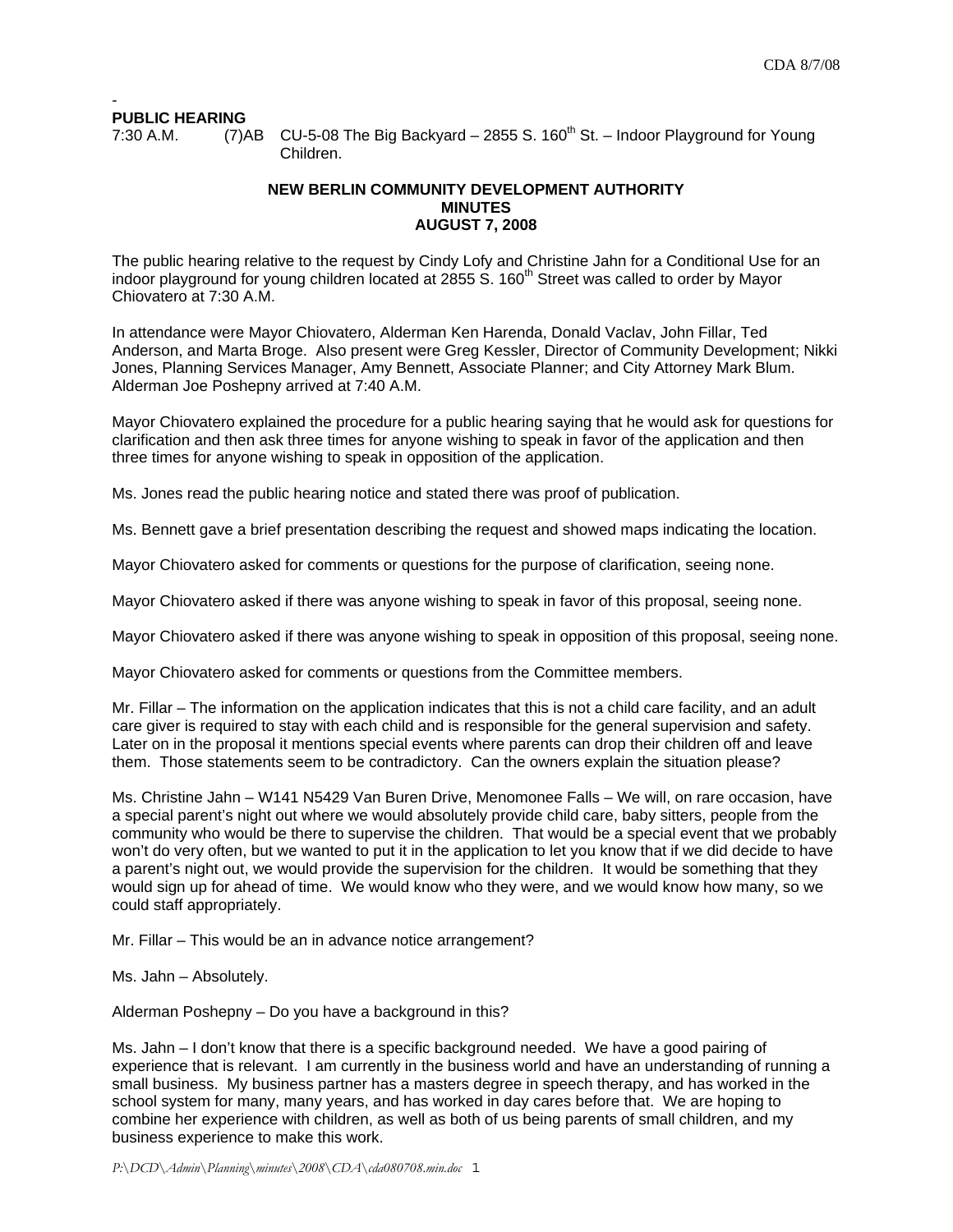Alderman Poshepny – Do you have a nurse on duty or a person with emergency background?

Ms. Jahn – Both Cindy and I will be CPR certified. We won't have a nurse on duty, but we will have first aid equipment. We will have taken a playground safety course and CPR training.

Alderman Poshepny – Do you get Certification for that?

Ms. Jahn – The National Program for Playground Safety has a course that you can take.

Alderman Poshepny – You know how kids can get into things.

Ms. Jahn – Yes, they can.

Alderman Poshepny – I just wondered whether you are prepared for that?

Ms. Jahn – We will find out, but we will do everything in advance to help be prepared.

Alderman Poshepny – We hate to find out after the fact.

Ms. Jahn – I don't know if it is plausible to have a nurse on staff at all times. We plan to have very clear safety rules which we will go through with parents. We do know accidents happen on playgrounds, and we need to be prepared for that.

Alderman Poshepny – You have a very well thought-out presentation.

Ms. Jahn – Thank You. We are very excited about it.

Mr. Fillar – What will be the upper age limit for children that can get involved in this?

Ms. Jahn – We are not going to tell a parent that they can't bring a child at a certain age. We will communicate that 0-8 is our target range, however, some of the special activities such as the middle school night where some of the young children play equipment will be cleared out, and we will allow middle school age children to be there. We will communicate what we prefer vs. setting a limit. We don't want to put ourselves in a position where a family has three children and they don't fit into our age range and can't come.

Mr. Fillar – How about a situation where older children, high school children drive themselves over to use your facility? I am talking about 16, 17 year olds. Will you accept children that old?

Ms. Jahn - They have to have a parent with them. I am not expecting a 16 year old would come to play on the playground equipment.

Mr. Fillar – The limit would be lower teens?

Ms. Jahn – Yes.

Mr. Anderson – I think this looks good in terms of internal safety, but what safe guards are there for situations such as kidnapping?

Ms. Jahn – We are doing two things to address that. One is video surveillance. We will have cameras pointing to the play area itself so that we can capture anything that is going on and be monitoring it, not only with the person in the playground, but also the person at the front desk, as well as monitoring the doors and parking lot. The second thing is signing in and out. We want to know who is in our facility at all times, when they got there and when they left. All parents will need to sign in when they get there and sign out when they leave.

Mayor Chiovatero asked for further questions from the Committee members, seeing none.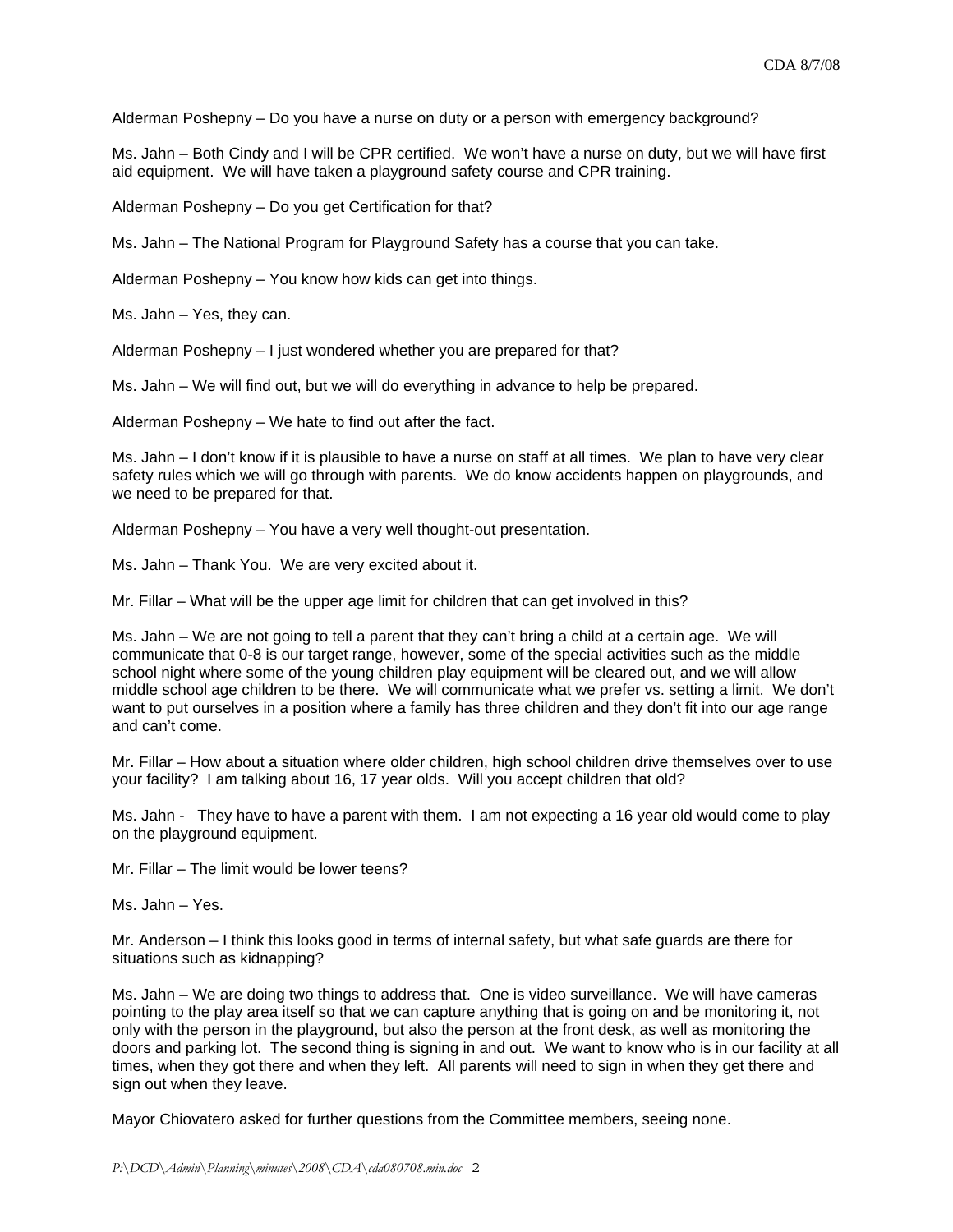Mayor Chiovatero closed the public hearing at 7:45 A.M.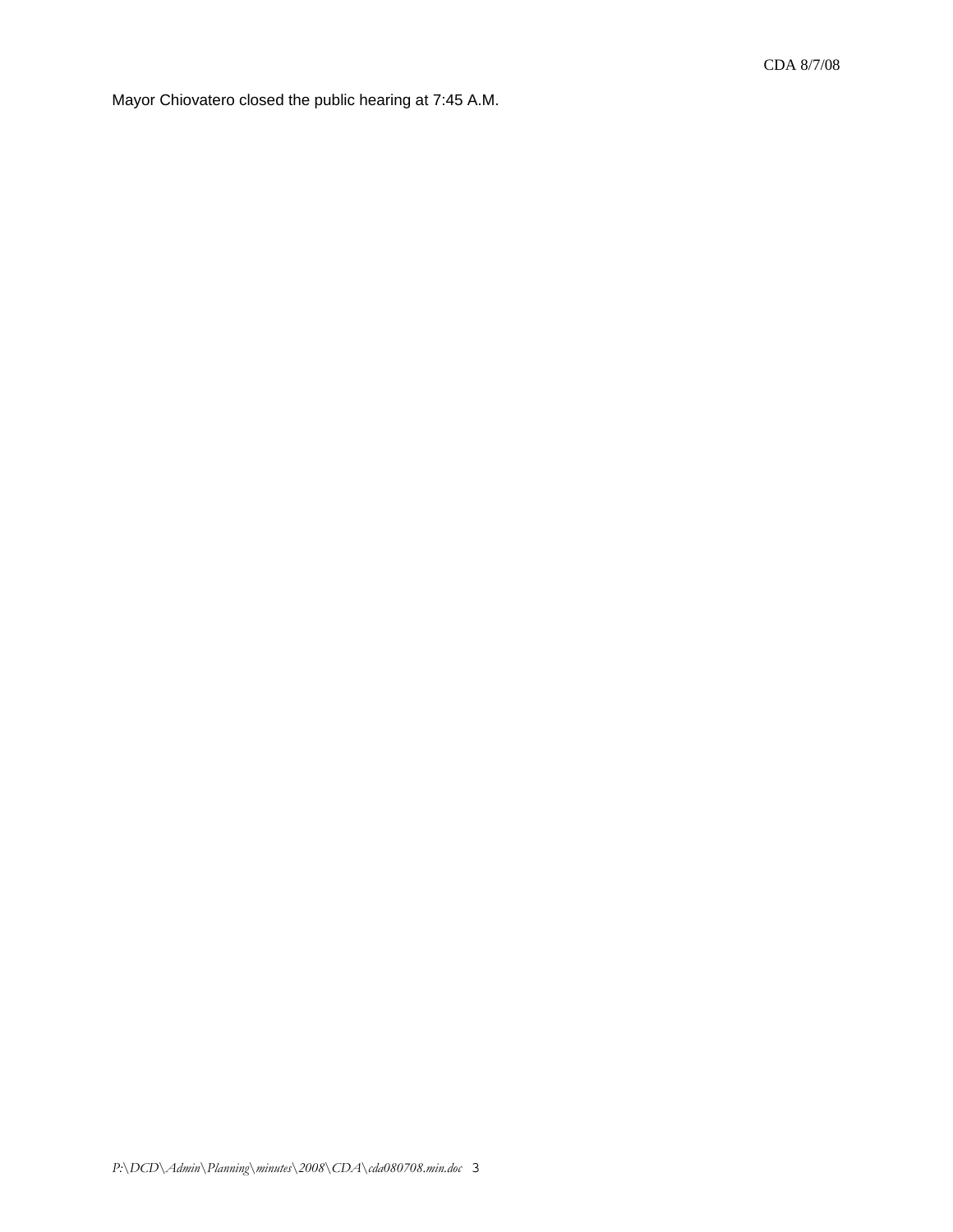### **NEW BERLIN COMMUNITY DEVELOPMENT AUTHORITY MINUTES AUGUST 7, 2008**

The Community Development Authority Meeting was called to order by Mayor Chiovatero at 7:45 A.M.

In attendance were Mayor Chiovatero, Alderman Ken Harenda, Donald Vaclav, John Fillar, Ted Anderson, Alderman Joe Poshepny, and Marta Broge. Also present were Greg Kessler, Director of Community Development; Nikki Jones, Planning Services Manager, Amy Bennett, Associate Planner; and City Attorney Mark Blum.

Motion by Mr. Fillar to approve the CDA minutes of July 10, 2008. Seconded by Mr. Anderson. Motion passes with Alderman Poshepny voting present.

# **COMMUNITY DEVELOPMENT AUTHORITY SECRETARY'S REPORT**

Greg Kessler will be arranging a meeting for the CDA members to tour New Valley Sand & Gravel. Date and time will be forthcoming.

# **CONTINUED BUSINESS**

1. New Berlin Community Development Authority Financial Statements –September 30, 2007 - Virchow Krause & Company , (PG-963) (deferred 7/10/08) (CDA MEMBERS – Please refer to reports distributed from the July CDA Meeting)

Mr. Dave Cappon representing the Housing Authority read a letter from John Knippel from Virchow Krause & Company explaining the questioned deficiency which was indicated is common with entities this size since there is no CPA on the Housing Authority staff. Mr. Fillar requested a copy of this letter.

Motion by Mr. Vaclav to accept the financial statements as presented. Seconded by Mr. Anderson. Motion carried unanimously.

### **NEW BUSINESS**

2.  $(7)$ AB CU-5-08 The Big Backyard – 2855 S. 160<sup>th</sup> St. – Indoor Playground for Young Children.

 Motion by Alderman Harenda to approve the request for a conditional use permit to operate an indoor playground in the M-1 Zoning District located at 2855 S. 160<sup>th</sup> Street subject to the application, plans on file and the following conditions:

- 1) Plan of Operation:
	- a) Hours of operation: Monday Saturday, 9am to 10pm. Sunday, 12pm to 9pm.
	- b) Employee and customer parking shall be contained on site.
	- c) Dumpsters shall be properly screened from the street and public view in accordance with Section 275-56 of the New Berlin Zoning Ordinance.
	- d) All signage, whether temporary or permanent, shall require that a sign permit application be applied for and approved by the Department of Community Development prior to installation.
	- e) No outside storage shall be allowed.
- 2) Building Inspections:
	- a) Application and plans do not indicate any tenant build out or interior alterations. If changes are to occur, the following conditions will apply. Building plans shall be signed and stamped by a licensed architect or professional engineer per Wisconsin Commercial Building Code. (Comm 61.31 Plans)
	- b) Building plans shall be approved by the State of Wisconsin Dept. of Commerce Safety and Buildings Division per Wisconsin Commercial Building Code. (Comm 61.60 Certified municipalities and counties.)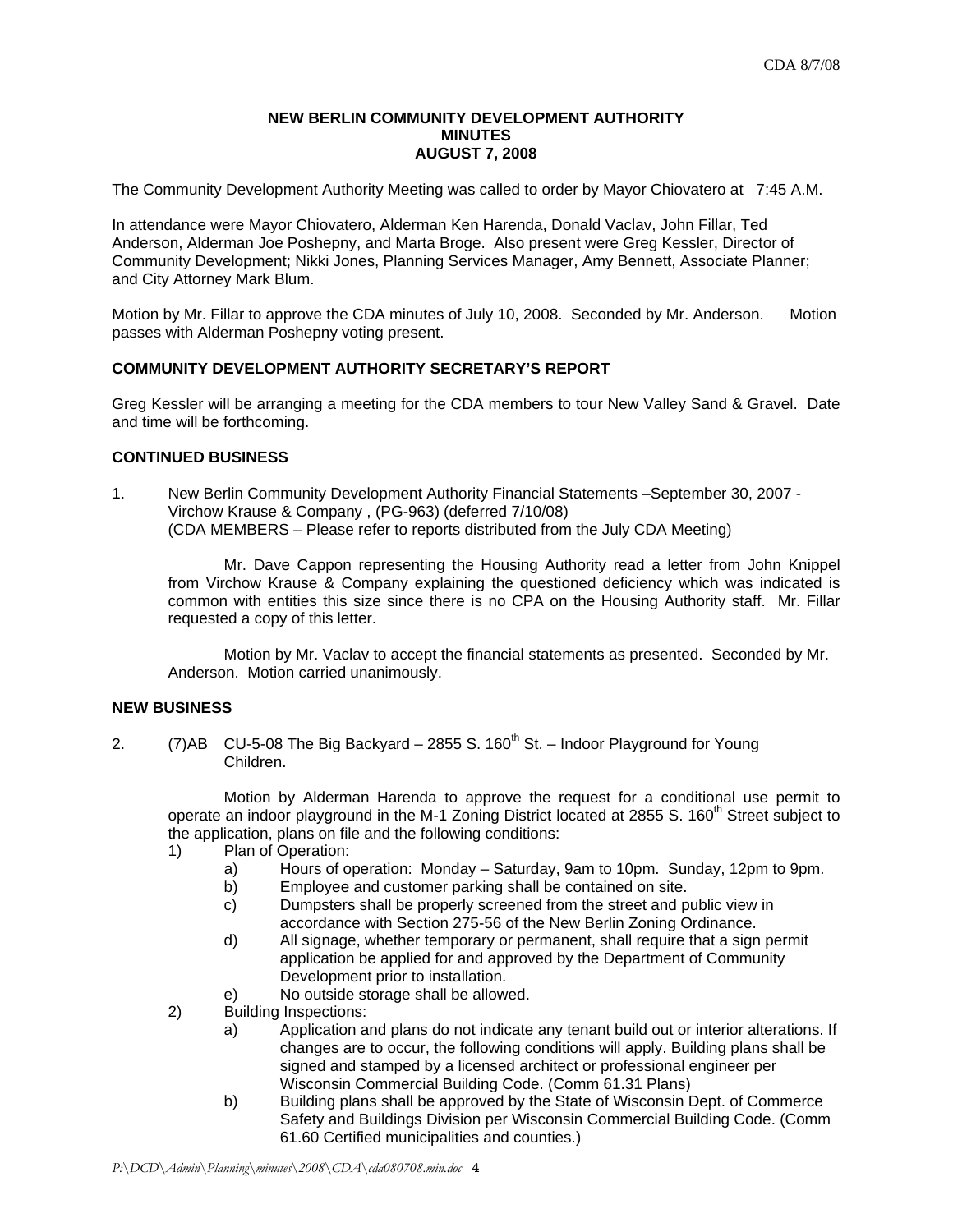- c) Apply and obtain appropriate building, plumbing and electrical permits.
- 3) Fire
	- a) Fully sprinkle area.
	- b) Install Fire Alarm system.

Seconded by Ms. Broge. Motion carried unanimously.

3. (3)AB U-43-08 American Bolt Co. – 16555 W. Glendale Dr. – Warehouse Addition.

> Motion by Ms. Broge to approve the requested Use, Site and Architecture including the lighting waiver to construct a 14,400 sq. ft. building addition located at 16555 W. Glendale Drive, subject to the application, plans on file and the following conditions:

> Waiver Request: Applicant is requesting a waiver to deviate from the City's Lighting requirements under Section 275-601 of the Zoning Code. See applicant's letter attached for the rationale for this request.

- 1) General:
	- a) Plan of operation shall be consistent with submitted plans on file.
		- i) Hours of operation: 7:00 AM to 5:00 PM Monday through Friday.
		- ii) Total number of employees: 43
	- b) Architecture Review Committee approved the building addition architecture on July 30, 2008.
	- c) Applicant shall protect existing trees as required in Section 275-54.B(5).
	- d) No outside displays or storage shall be allowed on site.
	- e) Dumpsters shall be properly screened from the street and public view in accordance with Section 275-56 of the Zoning Code.
	- f) Employee and customer parking shall be contained on site.
	- g) Any signage shall require a separate application and issuance of a Sign Permit prior to fabrication and installation.
	- h) Gas easement runs through property. Any work within that easement shall require permission from the gas company. A copy of such approval shall be submitted prior to issuance of the Zoning Permit.
	- i) All landscaping and LOD areas shall be installed & adhered to as identified under Section 275-54 of the City's Zoning Code. Payment of all landscape installation and maintenance sureties are required prior to issuance of Zoning Permit. Landscape plans shall meet all the requirements of Article VIII Section 275-53 through 275-56 of the City's Zoning Code. A Registered Landscape Architect shall stamp plans. Landscape plan shall be approved and signed by the Department of Community Development prior to installation of any materials.
	- j) The lighting plan does not follow City standards. All parking, circulation and pedestrian areas are required to be lit. The minimum (0.0) and uniformity ratios (avg/min & max/min) specified in the Zoning §275-60 I shall be met. A revised plan shall be submitted prior to issuance of the Zoning Permit.
- 2) Building Inspections:
	- a) Building plans shall be signed and stamped by a licensed architect or professional engineer per Wisconsin Commercial Building Code (Comm 61.31 Plans).
	- b) Building plans shall be approved by the State of Wisconsin Dept. of Commerce Safety and Buildings Division per Wisconsin Commercial Building Code (Comm 61.60 Certified municipalities and counties).
	- c) Apply and obtain appropriate building, plumbing and electrical permits.
	- d) Erosion control shall be approved, permitted, installed and inspected prior to any commencement of site work or issuance of any building permits.
- 3) Fire Department:
	- a) Fully Sprinkle.
	- b) Monitor Fire Flow.
	- c) Install Knox Box, if not current.